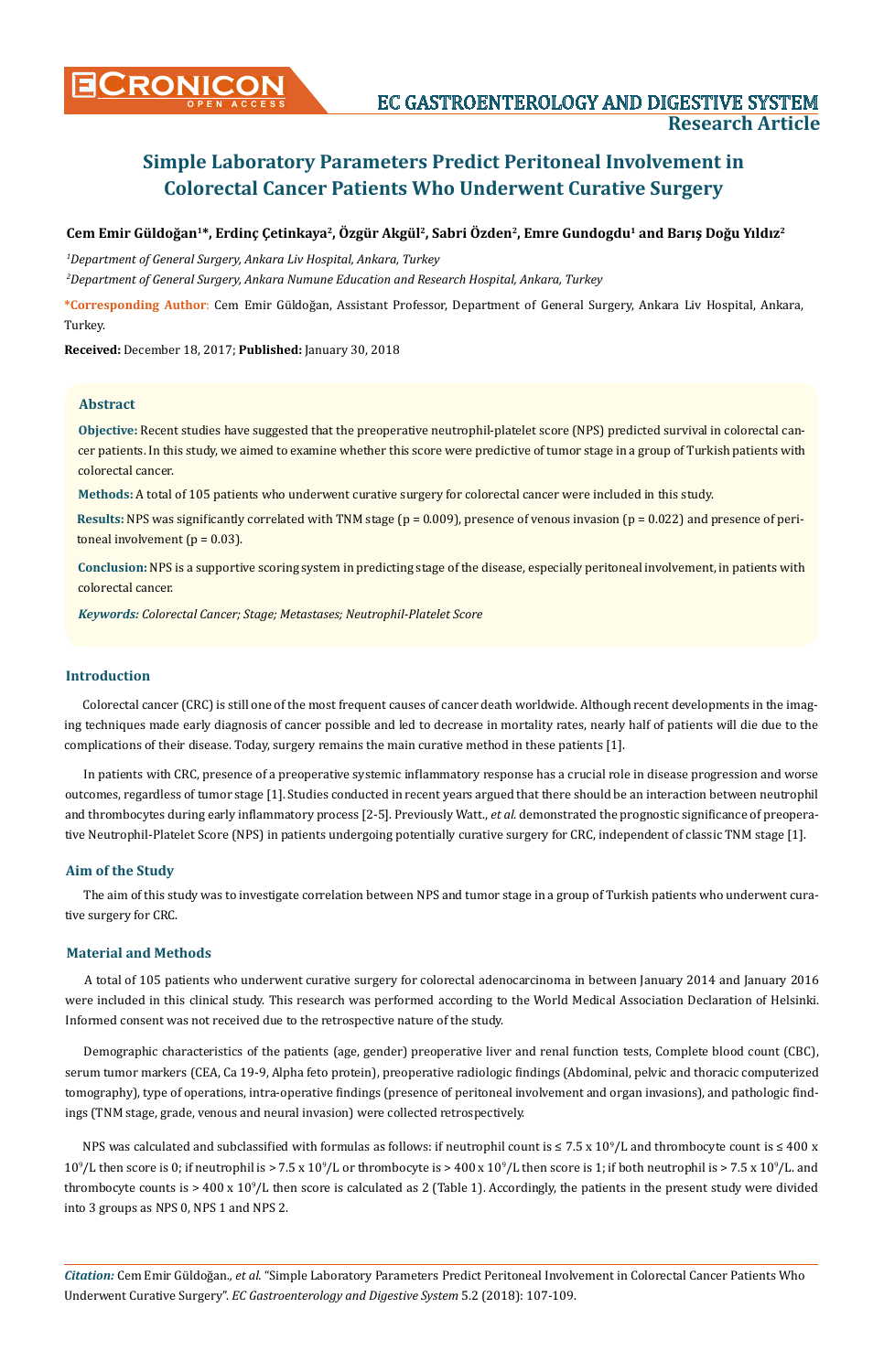| NPS 0 | Neutrophil $\leq 7.5 \times 10^9$ /L and platelet $\leq 400 \times 10^9$ /L |
|-------|-----------------------------------------------------------------------------|
| NPS 1 | Neutrophil > 7.5 x $10^9$ /L or platelet > $400 \times 10^9$ /L             |
| NPS 2 | Neutrophil > $7.5 \times 10^9$ /L and platelet > $400 \times 10^9$ /L       |

*Table 1: Neutrophil-Platelet Score (NPS).*

## **Statistical analysis**

Numerical data are expressed as mean ± standard deviation (SD) or median (with minimum–maximum range), depending on normal distribution (Shapiro–Wilk test). Unpaired t-test and Mann–Whitney U test were used for determination of differences between two groups. Categorical variables were expressed as proportions or percentages. The significance of differences between proportions or percentages was determined by the Chi-square test or Fisher's exact test. Analyses were performed using SPSS 18.0 (SPSS Inc., Chicago, IL).

#### **Results**

Sixty-one (58.1%) patients were male, 44 (41.9%) were female. The median age was 60 (min: 22, max: 81). Median follow-up period of the patients was 11 months (min: 1, max: 26).

When patients were classified according to localization of tumor; 52 (49.5%) cases had rectal. 45 (42.9%) cases had colonic and 8 (7.6%) cases had multiple involvement. Fifty-two (49.5%) operations were laparoscopic operations while 46 (43.8%) were open surgeries. In 7 (6.7%) patients, the operation was converted to open operation. In 21 (20%) patients, early complications were observed. Three (2.9%) patients died during early postoperative course due to causes other than cancer (pulmonary insufficiency, cardiac arrest dysrhythmia, and etc).

Well differentiated tumors were detected in 86 (68.4%) patients, while poorly differentiated tumors were detected in 12 (12.2%). In 38 (36.2%) patients, lymph node metastasis was detected. Peritoneal involvement was detected intraoperatively in 13 (12.4%).

According to AJCC 7<sup>th</sup> edition; 7 (6.7%) patients were accepted as Stage 0, 18 (17.1%) patients were accepted as Stage 1, 35 (33.3%) patients were accepted as Stage 2, 26 (24.8%) patients were accepted as Stage 3, and 10 (9.5%) patients were accepted as Stage 4. Sixtyfour (61%) patients had adjuvant therapy, 15 (14.3%) patients had neo-adjuvant therapy. During 2-year follow-up period, recurrence was detected in only 2 (1.9%) patients. Four (3.8%) patients died in the late stage due to reasons associated with cancer.

After the patients were classified according to the NPS score, NPS was significantly correlated with TNM stage (p = 0.009), presence of venous invasion ( $p = 0.022$ ) and presence of peritoneal involvement ( $p = 0.03$ ).

|                             | All              | NPS <sub>0</sub> | NPS <sub>1</sub> | NPS <sub>2</sub> | p value |       |
|-----------------------------|------------------|------------------|------------------|------------------|---------|-------|
| n(%)                        |                  | 105              | 58               | 36               |         | 11    |
| <b>Tumor site</b>           | Colon            | 45 (42,9)        | 23 (39,7)        | 14 (38,9)        | 8(72,7) |       |
|                             | Rectum           | 52 (49,5)        | 31 (53,4)        | 18 (50)          | 3(27,3) | 0,258 |
|                             | Multiple         | 8(7,6)           | 4(6,9)           | 4(11,1)          | 0(0)    |       |
| t Stage                     | $\mathbf{0}$     | 14 (13,3)        | 11 (19)          | 2(5,6)           | 1(9,1)  |       |
|                             | $\mathbf{1}$     | 7(6,7)           | 4(6,9)           | 2(5,6)           | 1(9,1)  |       |
|                             | $\overline{2}$   | 14 (13,3)        | 9(15,5)          | 5(13,9)          | 0(0)    | 0,131 |
|                             | 3                | 62 (59)          | 32 (55,2)        | 24 (66,7)        | 6(54,5) |       |
|                             | $\overline{4}$   | 8(7,6)           | 2(3,4)           | 3(8,3)           | 3(27,3) |       |
| n Stage                     | $\boldsymbol{0}$ | 68 (64,8)        | 51 (87,9)        | 13 (36,1)        | 4(36,4) |       |
|                             | $\mathbf{1}$     | 28 (26,7)        | 6(10,3)          | 19 (52,8)        | 3(27,3) | 0,000 |
|                             | $\overline{2}$   | 9(8,6)           | 1(1,7)           | 4(11,1)          | 4(36,4) |       |
| <b>TNM Stage</b>            | $\mathbf{0}$     | 7(6,5)           | 6(10,3)          | 1(2,8)           | 0(0)    |       |
|                             | $\mathbf{1}$     | 18 (17,1)        | 14 (22,4)        | 4(11,1)          | 2(18,2) |       |
|                             | $\overline{2}$   | 39 (37,1)        | 27 (44,8)        | 10(29,2)         | 3(27,3) | 0,009 |
|                             | 3                | 26 (24,8)        | 7(10,3)          | 16 (44,4)        | 4(36,4) |       |
|                             | $\overline{4}$   | 10(9,5)          | 4(5,2)           | 5(13,9)          | 2(18,2) |       |
| <b>Venous invasion</b>      | No               | 91 (86,7)        | 55 (94,8)        | 28 (77,8)        | 8(72,7) | 0,022 |
|                             | Yes              | 14 (13,3)        | 3(5,2)           | 8(22,2)          | 3(27,3) |       |
| Peritonea linvolvment       | N <sub>0</sub>   | 92 (87,6)        | 56 (96,6)        | 29 (80,6)        | 7(63,6) |       |
|                             | Yes              | 13 (12,4)        | 2(3,4)           | 7(19,4)          | 4(36,4) | 0,03  |
| Metastatic lymph node ratio |                  |                  | 0,00             | 0,05             | 0,09    | 0,00  |

*Table 2: Relationship between NPS and clinical characteristics of patients.*

*Citation:* Cem Emir Güldoğan*., et al.* "Simple Laboratory Parameters Predict Peritoneal Involvement in Colorectal Cancer Patients Who Underwent Curative Surgery". *EC Gastroenterology and Digestive System* 5.2 (2018): 107-109.

108